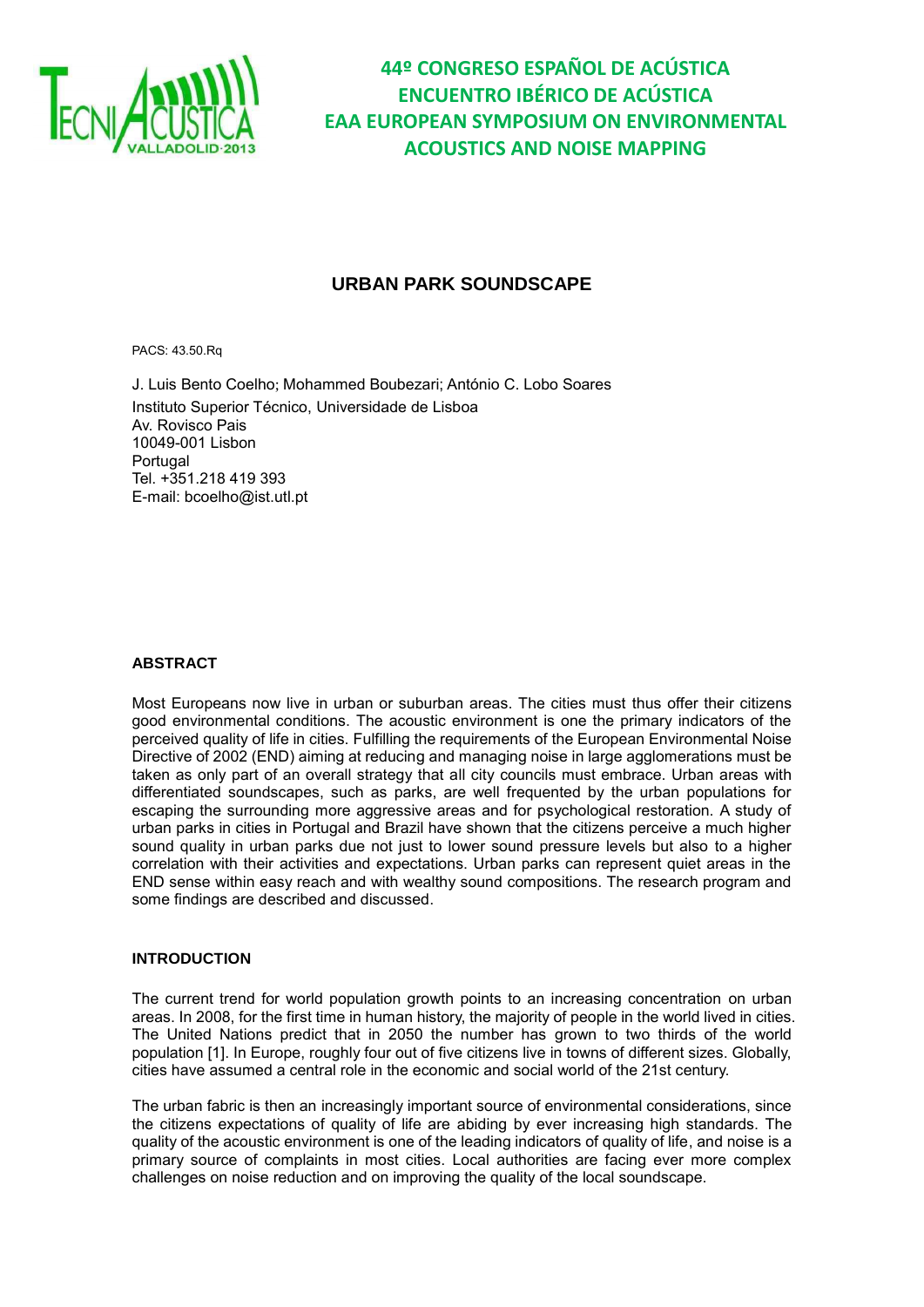

Acousticians, architects, and urban planners have a crucial role in defining and establishing pleasant urban sound climates. It is absolutely necessary to reduce sound from mechanical origins to levels that are not detrimental to human health and wellbeing. However, reducing sound levels do not necessarily lead to improved quality of life in urban areas.

The Environmental Noise Directive (END) 2002/49/EC relating to the assessment and management of environmental noise [2] encourages the implementation and protection of quiet areas, though the definition of a 'quiet area' has been under discussion for some time. The principle is the maintenance, protection and development of areas where the quality of the acoustic environment is good and where the citizens can find a pleasant soundscape and a relaxing sound environment with less aggressive components from mechanical sources. Urban gardens, parks and some squares may adequately fulfill these goals.

The soundscape in an urban park is usually rather complex, where traffic noise, though with lower sound pressure levels than in neighboring areas, may determine the overall sound environment, but includes natural components that associate with more pleasant atmospheres, thus contributing to the feeling of comfort, psychological restoration and escape from urban noise aggression.

A soundscape study of various urban squares and parks in cities both in Portugal (Lisbon) and in Brazil (Belém and São Paulo) was undertaken both to assess the sound quality in the urban parks and understand its perception by the users and to try to develop tools to improve existing parks or design new ones.

A new method was developed for the representation of the soundscape composition and its different percepts in the form of qualitative sound maps representing the different sound sources in layers.

#### **SOUNDSCAPE ANALYSIS**

The soundscape of various urban parks and squares well frequented by the local and visiting population of different cities was analyzed through sound pressure measurements and observations [3-4].

The different sound components of the soundscape were identified and measured by a listening procedure by a panel of listeners where the masking effect and the separating power of the ear, which then acts like a semantic filter in the multi-layer sound situation, were used [3]. The results represent limiting curves of *in*-*situ* audibility of the separate sound components, since a masking white noise was introduced in order to identify the limits of audibility and thus of perception of the different components of the soundscape in each measuring location.

The landscape was observed together with the soundscape composition in the different parts of the parks to assess the coherence between sound and other senses, especially visual. The variations of both soundscape and park use during the week or on weekends were dully registered.

Questionnaires were also filled by the park users who gave not just their appraisal of the sound quality of the park environment but also comments on their expectations and their motivations for using the park. Their positive appreciation did not always correlate well with the sound levels meaning that they usually valued the different and more pleasant sounds inside the park and the resulting change from the mechanical sounds (mostly traffic) outside. They also valued the context of such differences, the coherence with the differentiated landscape and with their activities (leisure, social, sport).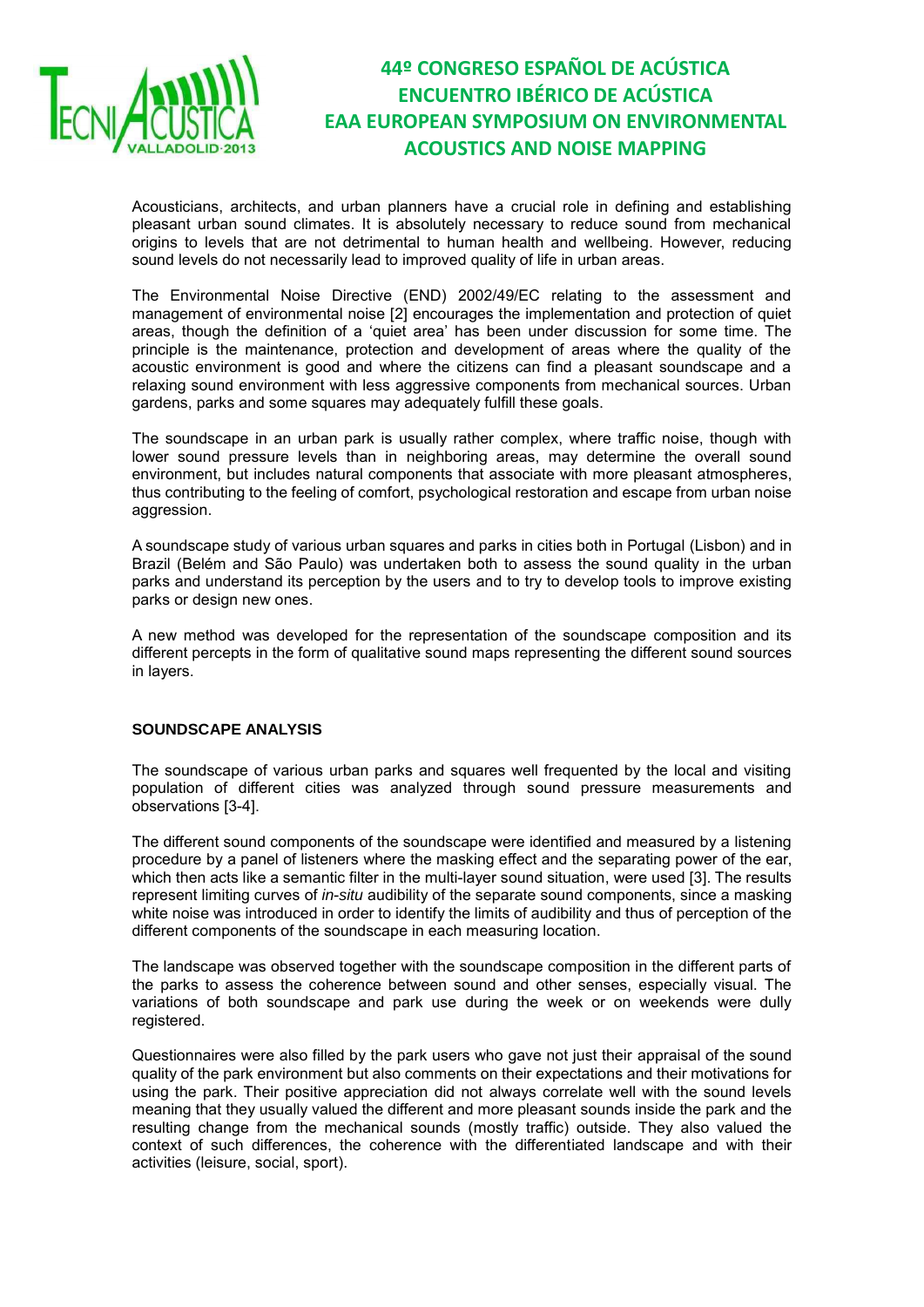

The correlation of the measured results with existing quantitative sound maps was analyzed, since the standard noise maps (either strategic or detailed) are only able to represent overall values which include sounds that may be perceived as noise (mechanical such as traffic or construction) or pleasant sounds (human voices, animal sounds, music, even some mechanical sounds), depending on context.

Figure 1 shows the prevalent sound components as perceived in different points of Rossio square, Lisbon, Portugal, together with the overall environmental noise values provided by the quantitative noise map for the area.



Figure 1. Mapping sounds in Rossio square, Lisbon, Portugal

Figure 2 shows the geographical distribution of the areas of influence of different sounds in two parks in the city of Belém, Brazil.



Figure 2. Sound pressure levels at the Batista Campos square (left) and Zoobotanical garden (right), in the city of Belém, Brazil.

The urban parks offer a soundscape that features lower sound pressure values, at least in some inner locations, but especially a sound composition well differentiated from outside where traffic noise usually dominates. The presence of pleasant sounds in context with the landscape and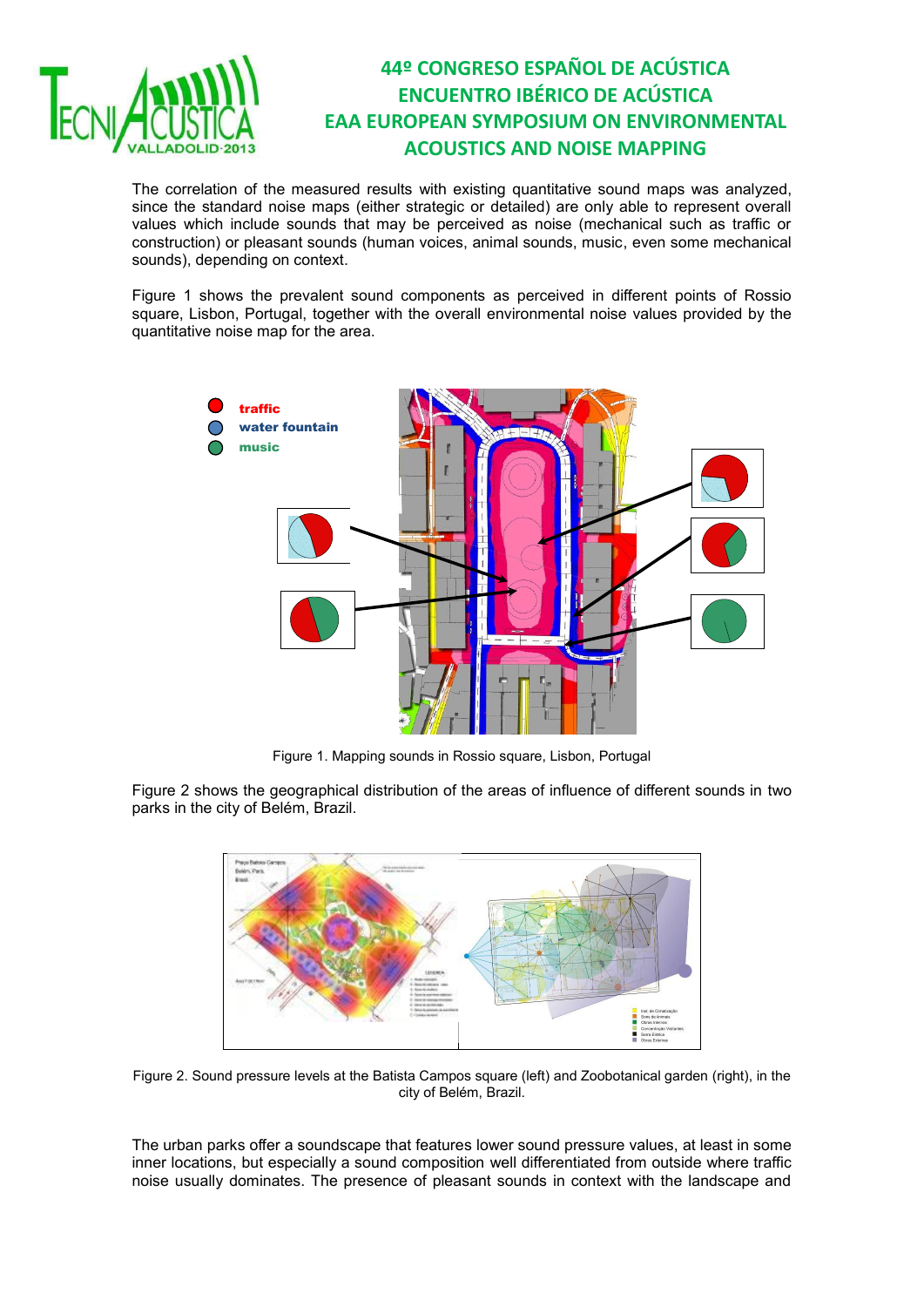

with the users' activities is a major point of interest for the users of the parks.

It seemed thus important to be able to establish the limits of audibility of the different sound components and to map their areas of perception, though soundscape listening is immersive contrary to the point of view of the map. The perception is attentive, fluctuating, and above all subjective, but this work did not intend to reflect this complexity but rather to highlight the common object of soundscape perception.

#### **SOUNDSCAPE MAPPING**

Since the quantitative noise maps are only able to provide values for the overall sound pressure levels, techniques were developed to draw qualitative sound maps based on perception differentiating between the various sound components [5-8]. The limit of audibility was one of the criteria of the method. The percepts define, spatially and perceptually, the soundscape plans in the same way as in the visual landscape. Since these plans are in permanent inter-masking, it is necessary to test the limits of audibility of each sound source, identified and masked by another soundscape source.

Figure 1 shows a sample of the quantitative noise map of the Rossio Square in Lisbon, Portugal, where the overall levels in the central area are high. However, these levels are contributed by sound components which can be perceived as unpleasant and thus as noise, such as traffic, and by others which are in context which the place and either are not unpleasant or are even appreciated such as water sounds, music, or human and bird sounds [6].

Figure 3 shows the maps for the most relevant sound sources contributing to these overall levels, as obtained by the listening measuring method [3], as layers of information on the soundscape in each point.



Figure 3. Areas of perception of road traffic (left), music (middle), and water sounds (right) at Rossio square, Lisbon, Portugal

Figure 4 shows a simple representation of the areas of perception of different sounds in the Rodrigues Alves Botanical garden, in Belém, Brazil.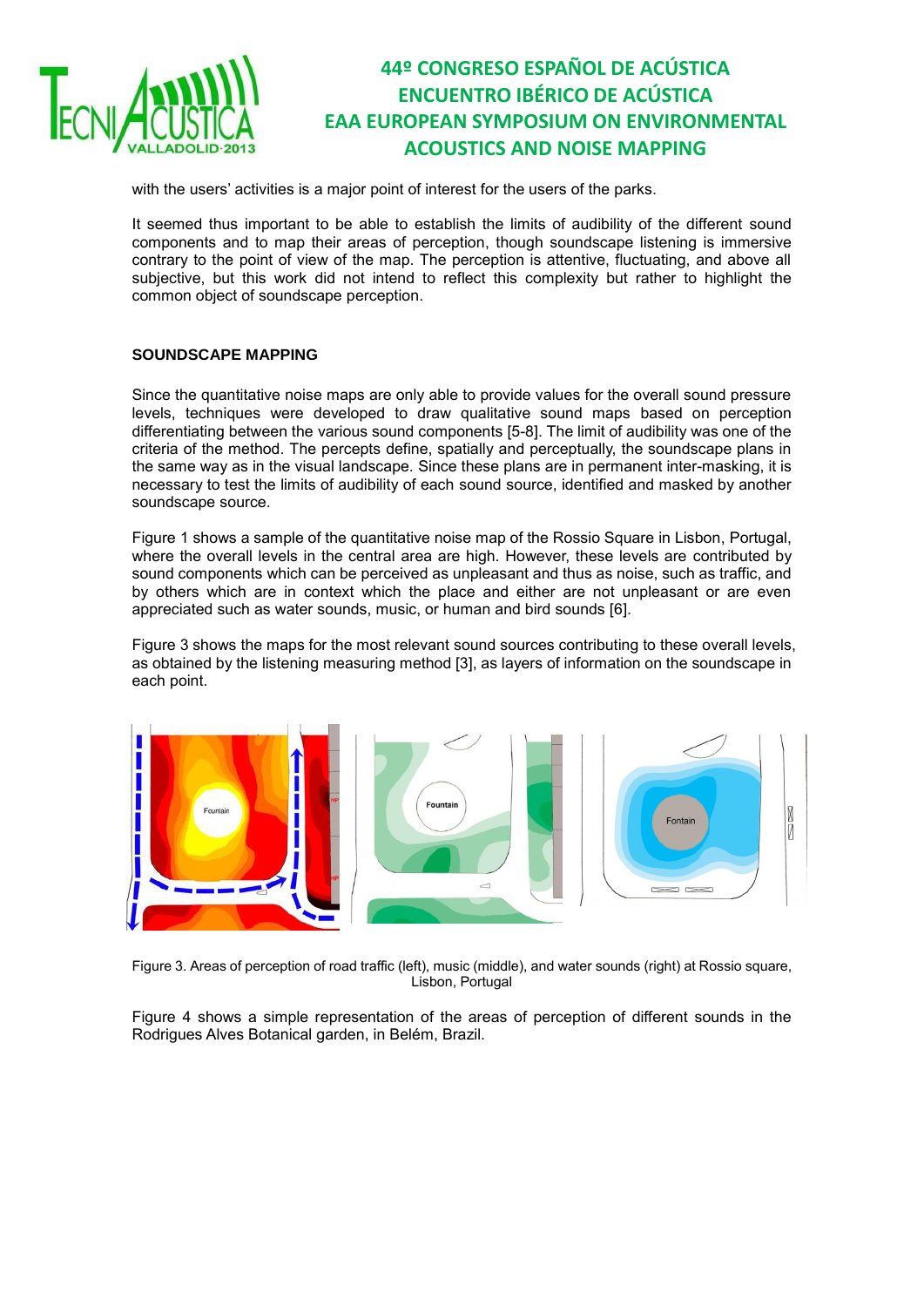



Figure 4. Areas of perception of water sounds (left) and animal sounds (right) at Rodrigues Alves Botanical garden, Belém, Brazil.

A soundscape mapping procedure was devised using common sound modeling and prediction software [7]. All contributing sound sources naturally present *in-situ*, are considered. Their limits of audibility are identified and their acoustic properties, in terms of both strength and frequency spectral contents are measured and then modeled. The existing sound propagation properties are identified and considered in the model. Local observations are used for calibration and validation of the model.

This method allows the mapping of the local soundscape which comprises the maps of the different sound components as perceived in each location.

Figure 5 shows the sound maps of the different contributing components of the soundscape in Principe Real square, Lisbon, Portugal [7]. The lowest level represents the limit of audibility as perceived by the user of the place [7-8].



Figure 5. Map of the soundscape components of Principe Real square, Lisbon, Portugal: road traffic (above left); squawking ducks (above middle); people talking (above right); children playground (below left); bird singing (below right).

Figure 6 shows the whole composition, the soundscape map of Principe Real square. Each color represents a different sound component where the different shades correspond to 3 dB intervals.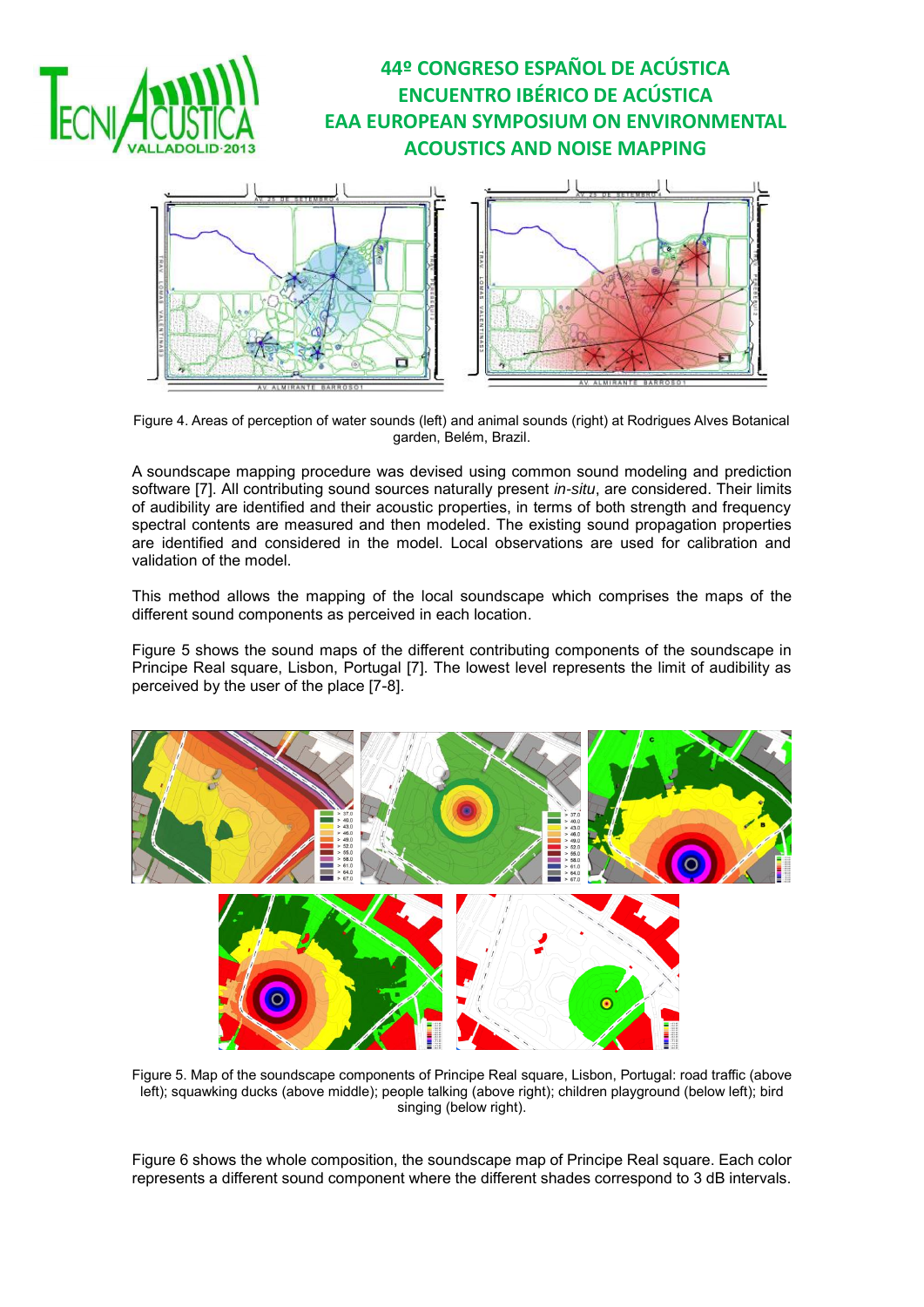

The overall level in each place results from the added contributions of all sources.



Figure 6. Soundscape map of Principe Real square, Lisbon, Portugal: road traffic (grey); children playground (yellow); people talking (blue); squawking ducks (green); bird singing (red).

These maps can be used as tools for the design of soundscapes in urban areas especially parks and areas of sound improved environment to provide sound differentiation and restoration for the citizens [8].

#### **CONCLUSIONS**

Urban parks offer an escape for the citizens to experience improved sound quality and restoration. The European Environmental Directive encourages the maintenance, protection and development of quiet areas, where the quality of the acoustic environment should be good and where the citizens can relax and find a more pleasant soundscape. Urban gardens, parks and some squares can fulfill these goals. Urban planners should be well aware of these potentialities and be able to adequately design new sound quality areas.

A study was conducted on the soundscape of urban parks of various types, in different cities. The urban parks were seen to offer a soundscape that may feature lower sound pressure values in some inner locations, but the users especially valued the more pleasant sound composition well differentiated from the outside where traffic noise, construction and other mechanical sounds are perceived as noise. The presence of pleasant sounds in context with the landscape and with the users' activities was found to be a major feature well appreciated by the park users.

Techniques were developed to analyze the urban park soundscape by perception and to map its different sound components. The limit of audibility of each sound component is a prerequisite for the perception of the soundscape in the complexity of its composition, since the human perception of the sonic environment depends on several factors such as intentionality, attention, or the overall coherence.

Soundscape mapping was accomplished by identifying the limits of audibility of the various sound components and modeling the different corresponding sources using common modeling